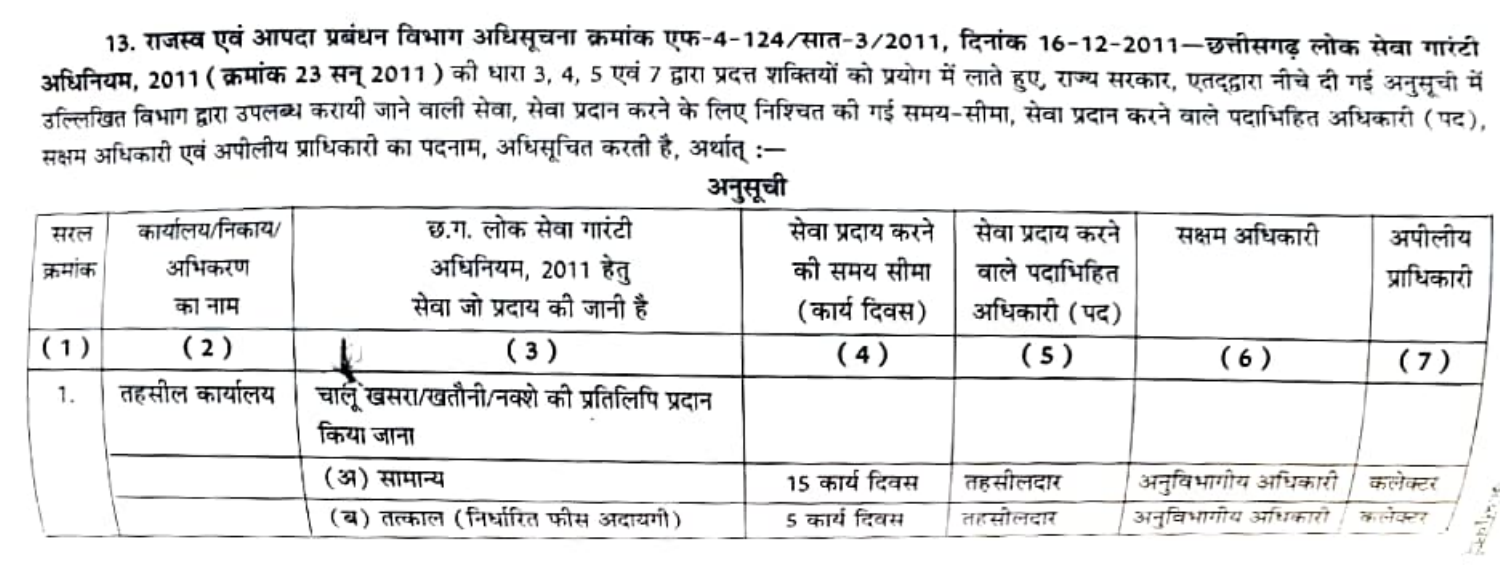| (1)              | (2)             | (3)                                                                                                                | (4)           | (5)                          | (6)                          | (7)            |
|------------------|-----------------|--------------------------------------------------------------------------------------------------------------------|---------------|------------------------------|------------------------------|----------------|
| $\overline{z}$ . | जिला कार्यालय   | राजस्व पुस्तक परिपत्र 6(4) के अंतर्गत प्राकृतिक<br>प्रकोप से शारीरिक अंग हानि अथवा मृत्यु होने<br>पर आर्थिक सहायता | 30 कार्य दिवस | कलेक्टर                      | कमिश्नर                      | सचिव<br>राजस्व |
| 3.               | तहसील कार्यालय  | ( अं ) शोध क्षमता प्रमाण पत्र का प्रदाय<br>(5.00 लाख तक)                                                           | 30 कार्य दिवस | तहसीलदार∕<br>नायब तहसीलदार   | अनुविभागीय<br>अधिकारी        | कलेक्टर        |
|                  | अनुभाग कार्यालय | ( ब ) शोध क्षमता प्रमाण पत्र का प्रदाय<br>( 25.00 लाख तक)                                                          | 45 कार्य दिवस | अनुविभागीय<br>अधिकारी        | कलेक्टर                      | कमिश्नर        |
|                  | जिला कार्यालय   | (स) 25.00 लाख से ऊपर                                                                                               | 45 कार्य दिवस | कलेक्टर                      | कमिश्नर                      | सचिव<br>राजस्व |
| 4.               | पटवारी कार्यालय | किसान पुस्तिका                                                                                                     | 15 कार्य दिवस | तहसीलदार                     | अनुविभागीय<br>अधिकारी        | कलेक्टर        |
| 5.               | तहसील कार्यालय  | किसान पुस्तिका डुप्लीकेट                                                                                           | 90 कार्य दिवस | तहसीलदार                     | अनुविभागीय<br>अधिकारी        | कलेक्टर        |
| 6.               | 'I xxx          | <b>XXX</b>                                                                                                         | xxx           |                              |                              | $\cdots$       |
| $^{2}$   7.      | तहसील कार्यालय  | अस्थाई जाति प्रमाण-पत्र                                                                                            | 30 कार्य दिवस | तहसीलदार/<br>नायब तहसीलदार   | अनुविभागीय<br>अधिकारी राजस्व | कलेक्टर        |
| 8.               | तहसील कार्यालय  | स्थाई जाति प्रमाण-पत्र                                                                                             | 30 कार्य दिवस | अनुविभागीय<br>अधिकारी राजस्व | कलेक्टर                      | कमिश्नर        |
| 9.               | तहसील कार्यालय  | निवास प्रमाण-पत्र                                                                                                  | 30 कार्य दिवस | तहसीलदार/<br>नायब तहसीलदार   | अनुविभागीय<br>अधिकारी राजस्व | कलेक्टर        |

1. अधिसूचना क्रमांक एफ-4-124/सात-3/2011 दिनांक 18 अक्टूबर, 2013 द्वारा विलुप्त। अधिसूचना छत्तीसगढ़ राजपत्र (असाधारण) दिनांक 25-10-2013 पृष्ठ 987 में प्रकाशित।

2. अधिगुवना क्रमांक एफ-4-124/सत-3/2011 दिनांक 16 मई, 2013 द्वारा अंत:स्थापित। अधिसूचना छत्तीसगढ़ राजपत्र (असाधारण) दिनांक 28-5-2013 पृष्ठ 427-428 में प्रकाशित।

1102 1

S,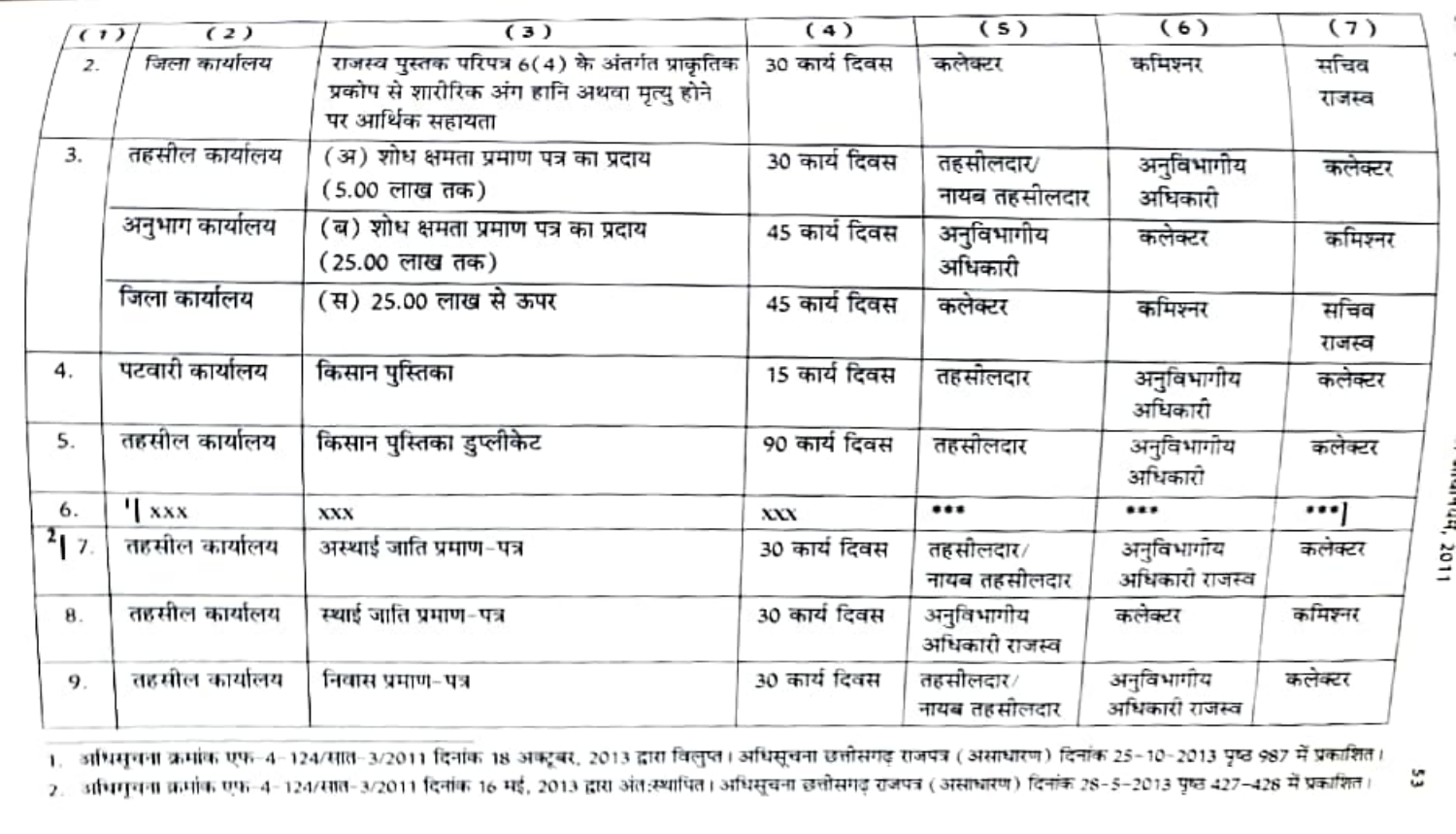| (1)         | (2)                               | (3)                                                                                                                                                           | (4)           | (5)                                       | (6)                               | (7)                                            |
|-------------|-----------------------------------|---------------------------------------------------------------------------------------------------------------------------------------------------------------|---------------|-------------------------------------------|-----------------------------------|------------------------------------------------|
| 10.         | तहसील कार्यालय                    | आय प्रमाण-पत्र                                                                                                                                                | 30 कार्य दिवस | तहसीलदार/<br>नायब तहसीलदार                | अनुविभागीय<br>अधिकारी राजस्व      | कलेक्टर]                                       |
| 111.        | तहसील कार्यालय                    | धारा 59 के अंतर्गत पुनर्निर्धारण आवासीय<br>क्षेत्र आवासीय कॉलोनी/परियोजना                                                                                     | 30 कार्य दिवस | तहसीलदार                                  | तहसीलदार/अधीक्षक<br>भू-अभिलेख     | अनुविभागीय<br>अधिकारी                          |
|             | कार्यालय<br>अनुविभागीय<br>अधिकारी | धारा 59 के अंतर्गत पुर्निर्धारण आवासीय<br>क्षेत्र/आवासीय कॉलोनी/सार्वजनिक परियोजना/<br>संस्थागत परियोजना                                                      | 30 कार्य दिवस | अनुविभागीय<br>अधिकारी<br>(राजस्व)         | अनुविभागीय<br>अधिकारी<br>(राजस्व) | कलेक्टर                                        |
|             | कार्यालय<br>कलेक्टर               | धारा 59 के अंतर्गत पुर्निर्धारण आवासीय<br>क्षेत्र/आवासीय कॉलोनी/सार्वजनिक परियोजना/<br>संस्थागत परियोजना, चिकित्सा सेवाये,<br>वाणिज्यिक एवं औद्योगिक परियोजना | 30 कार्य दिवस | कलेक्टर                                   | कलेक्टर                           | आयुक्त]                                        |
| $^{2}[12.]$ | तहसील कार्यालय                    | भूमि का सीमांकन                                                                                                                                               | 3 माह         | तहसीलदार∕अपर<br>तहसीलदार∕नायब<br>तहसीलदार | अनुविभागीय<br>अधिकारी<br>(राजस्व) | कलेक्टर                                        |
| 13.         | तहसील कार्यालय                    | (अ) अविवादित नामांतरण                                                                                                                                         | 3 माह         | तहसीलदार/अपर<br>तहसीलदार∕नायब<br>तहसीलदार | अनुविभागीय<br>अधिकारी<br>(राजस्व) | कलेक्टर                                        |
|             |                                   | (य) अविवादित नामांतरण<br>न्तुका का जनको उद्यम लेखनीला में यो भाषितकार सनीमगत गतापत्र (अम्माधारण) विवेकि ३ ।३-३३ छ। पुनः छन् ने प्रकाशित                       | ३ माह         | ग्राम पंचायत                              | तहसीलदार                          | अनुविभागीय)<br>अधिकारी<br>$\frac{1}{\sigma^2}$ |

ו השתמשי להיא היה את המינויות המונחים במונחים ומוכרות והם מוכן המונחים להיותר מהואר בנוגע במונחים של היו משתמש<br>בכתובת היה בנוגע להיותר מינוי המונחים במונחים מונחים במונח מונח מוכן במינוי היה במונח מונח מונח היה מינוי המונ  $\mathcal{N}_{\rm eff}$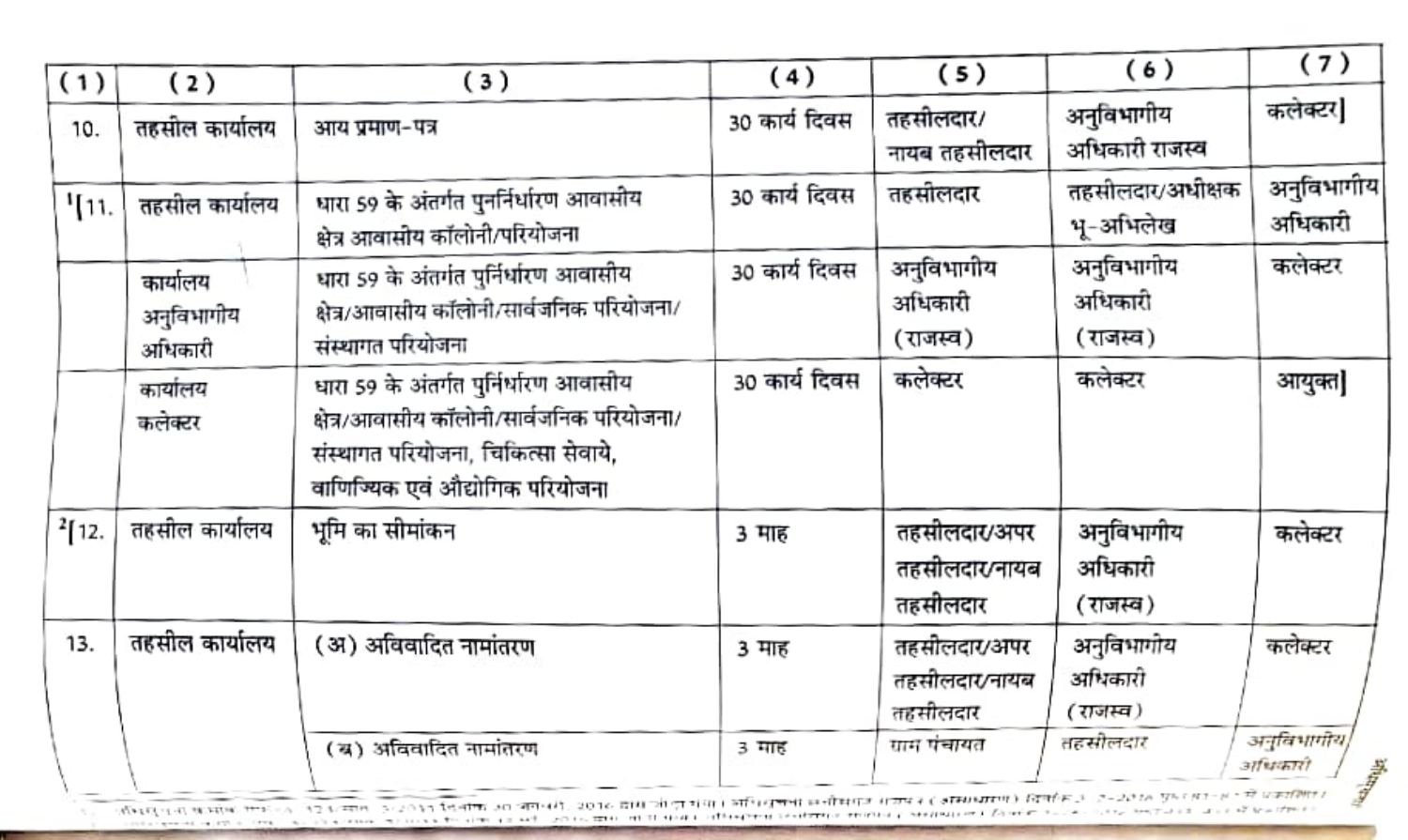| (1)  | (2)            | (3)                                                                                                             | (4)   | (5)                                        | (6)                   | (7)                   |              |
|------|----------------|-----------------------------------------------------------------------------------------------------------------|-------|--------------------------------------------|-----------------------|-----------------------|--------------|
| 14.  | तहसील कार्यालय | ( अ ) अविवादित बंटवारा                                                                                          | 3 माह | तहसीलदार                                   | अनुविभागीय<br>अधिकारी | कलेक्टर               | अधिस्वत्राएँ |
|      |                | 'ब) अविवादित बंटवारा                                                                                            | 3 माह | ग्राम पंचायत                               | तहसीलदार              | अनुविभागोय<br>अधिकारी |              |
| 113. | तहसील कार्यालय | छत्तीसगढ़ भू-राजस्व संहिता, 1959 को धारा<br>240 के अंतर्गत बनाये गये नियमों के अनुसार<br>पेड़ की कटाई की अनुमति | 2 माह | ग्राम पंचायत<br>अनुविभागीय<br>स्तरीय समिति | कलेक्टर               | संभागीय आयुक्त        |              |
| 16.  | तहसील कार्यालय | छत्तीसगढ़ भू-राजस्व संहिता, 1959 को धारा<br>241 के अंतर्गत बनाये गये नियमों के अनुसार<br>पेड़ की कटाई की अनुमति | 2 माह | ग्राम पंचायत<br>अनुविभागीय<br>स्तरीय समिति | कलेक्टर               | संभागीय आयुक्त]       |              |

[छत्तीसगढ़ राजपत्र (असाधारण) दिनांक 16-12-2011 को पृष्ठ 634(12-16)पर प्रकाशित]

<sup>1.</sup> अधिसूचना क्रमांक 4-124/सात-3/2011 दिनांक 31 अगस्त, 2017 द्वारा ''सरल क्रमांक 15 एवं 16 जोड़ा गया''। छ.ग. राजपत्र (असाधारण) दिनांक 31 अगस्त, 2017 पृष्ठ 765-766 में प्रकाशित।